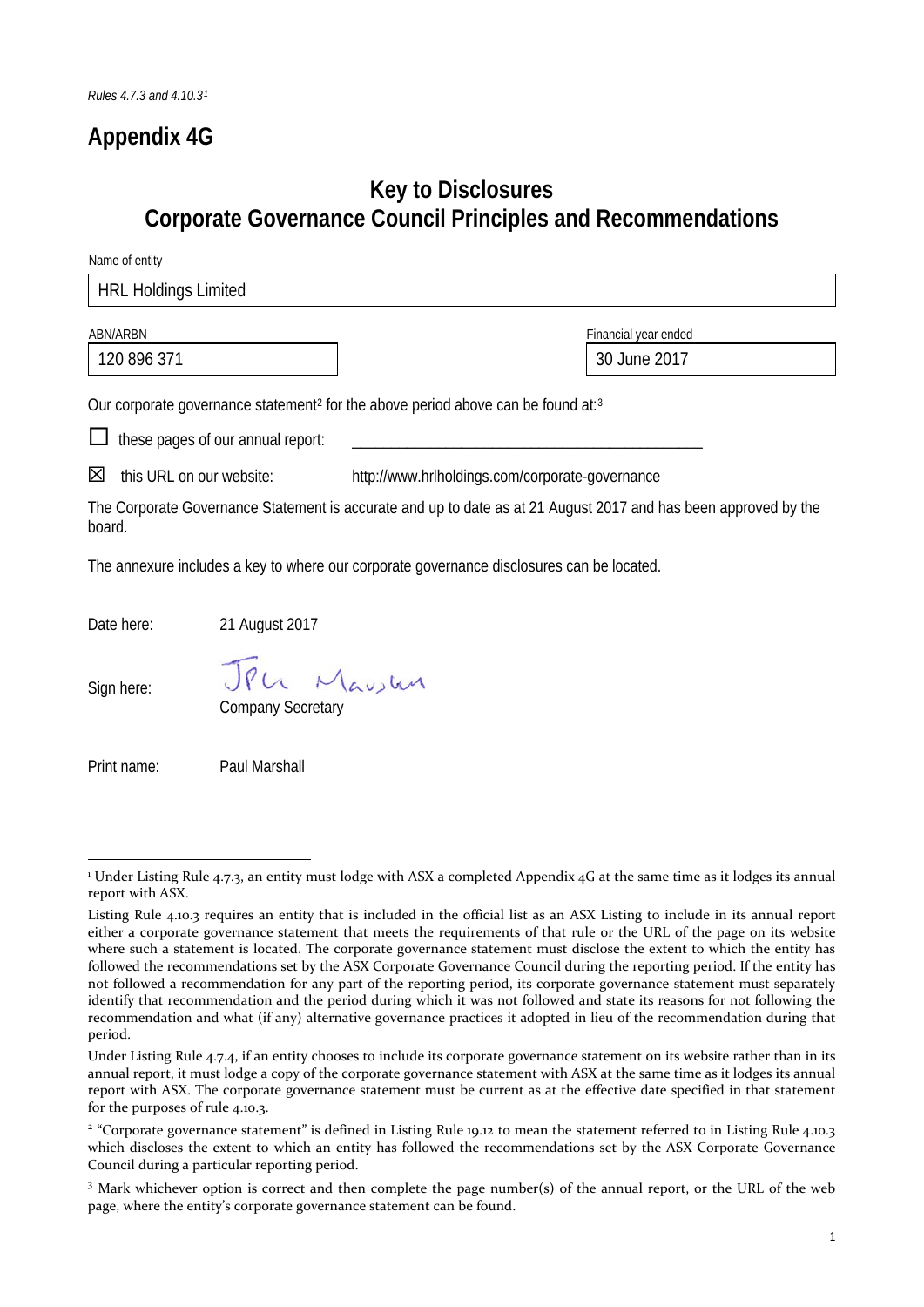## **ANNEXURE – KEY TO CORPORATE GOVERNANCE DISCLOSURES**

| Corporate Governance Council recommendation |                                                                                                                                                                                                                                                                                                                                                   | We have followed the recommendation in full for the whole of the<br>period above. We have disclosed                                                                                                                                                                                                                                                                                                                              | We have NOT followed the recommendation in full for the whole<br>of the period above. We have disclosed                                                                 |
|---------------------------------------------|---------------------------------------------------------------------------------------------------------------------------------------------------------------------------------------------------------------------------------------------------------------------------------------------------------------------------------------------------|----------------------------------------------------------------------------------------------------------------------------------------------------------------------------------------------------------------------------------------------------------------------------------------------------------------------------------------------------------------------------------------------------------------------------------|-------------------------------------------------------------------------------------------------------------------------------------------------------------------------|
|                                             | PRINCIPLE 1 - LAY SOLID FOUNDATIONS FOR MANAGEMENT AND OVERSIGHT                                                                                                                                                                                                                                                                                  |                                                                                                                                                                                                                                                                                                                                                                                                                                  |                                                                                                                                                                         |
| 1.1                                         | A listed entity should disclose:<br>(a) the respective roles and responsibilities of its board and<br>management; and<br>(b) those matters expressly reserved to the board and those<br>delegated to management.                                                                                                                                  | the fact that we follow this recommendation:<br>In our Corporate Governance Statement OR<br>ப<br>at this location:<br>Insert location here<br>and information about the respective roles and responsibilities of<br>our board and management (including those matters expressly<br>reserved to the board and those delegated to management):<br>$\boxtimes$ at this location:<br>http://www.hrlholdings.com/corporate-governance | an explanation why that is so in our Corporate Governance<br>Statement OR<br>we are an externally managed entity and this recommendation<br>is therefore not applicable |
| 1.2                                         | A listed entity should:<br>(a) undertake appropriate checks before appointing a person,<br>or putting forward to security holders a candidate for<br>election, as a director; and<br>(b) provide security holders with all material information in its<br>possession relevant to a decision on whether or not to elect<br>or re-elect a director. | the fact that we follow this recommendation:<br>$\boxtimes$<br>in our Corporate Governance Statement OR<br>ப<br>at this location:<br>Insert location here                                                                                                                                                                                                                                                                        | an explanation why that is so in our Corporate Governance<br>Statement OR<br>we are an externally managed entity and this recommendation<br>is therefore not applicable |
| 1.3                                         | A listed entity should have a written agreement with each<br>director and senior executive setting out the terms of their<br>appointment.                                                                                                                                                                                                         | the fact that we follow this recommendation:<br>⊠<br>in our Corporate Governance Statement OR<br>at this location:<br>Insert location here                                                                                                                                                                                                                                                                                       | an explanation why that is so in our Corporate Governance<br>Statement OR<br>we are an externally managed entity and this recommendation<br>is therefore not applicable |
| 1.4                                         | The company secretary of a listed entity should be accountable<br>directly to the board, through the chair, on all matters to do with<br>the proper functioning of the board.                                                                                                                                                                     | the fact that we follow this recommendation:<br>⊠<br>in our Corporate Governance Statement OR<br>at this location:<br>Insert location here                                                                                                                                                                                                                                                                                       | an explanation why that is so in our Corporate Governance<br>Statement OR<br>we are an externally managed entity and this recommendation<br>is therefore not applicable |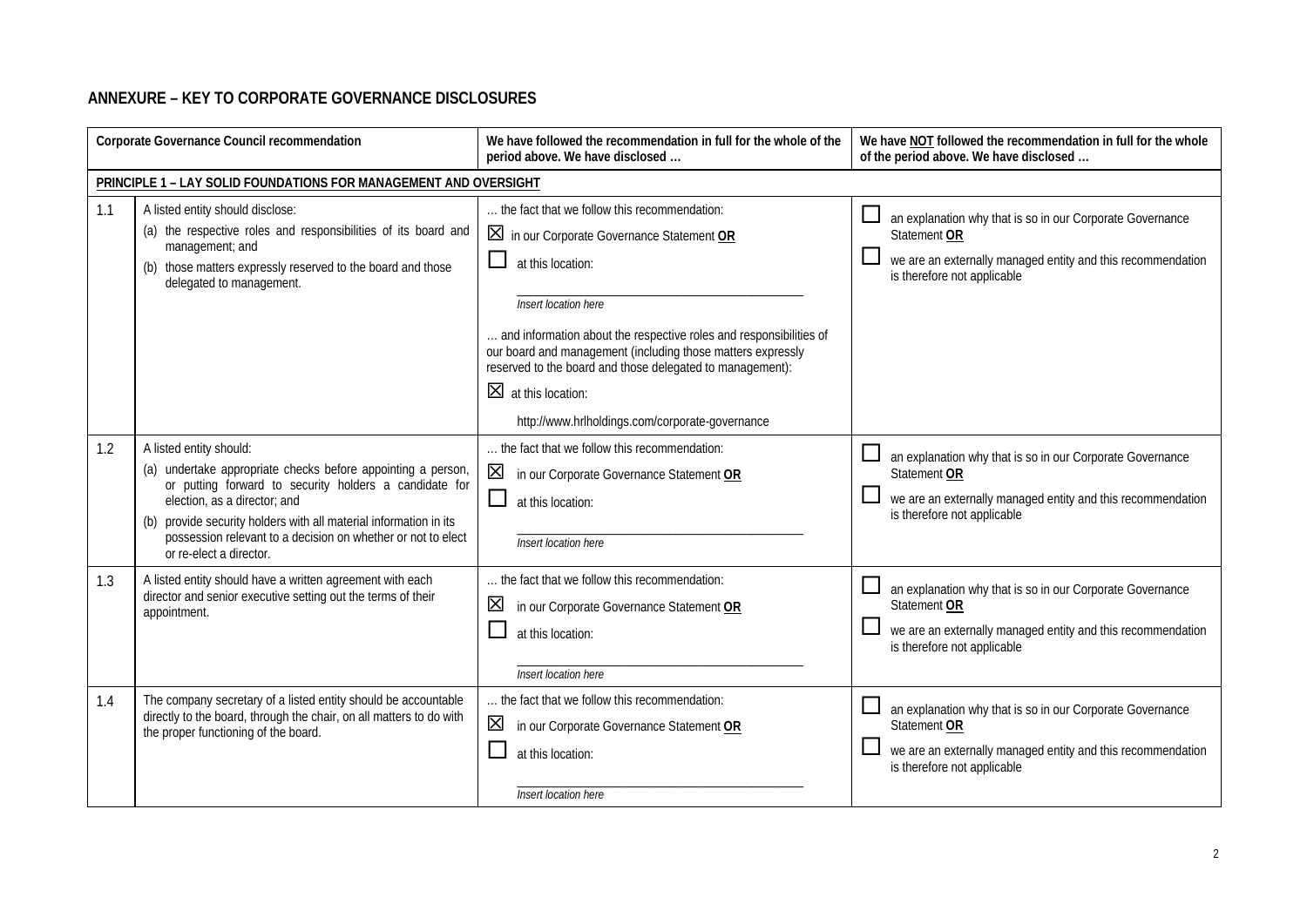| Corporate Governance Council recommendation |                                                                                                                                                                                                                                                                                                                                                                                                                                                                                                                                                                                                                                                                                                                                                                                                                                                                                                                                                                                                                                                                                      | We have followed the recommendation in full for the whole of the<br>period above. We have disclosed                                                                                                                                                                                                                                                                                                                                                                                                                                                                                                                                                                                                                                                                                                           | We have NOT followed the recommendation in full for the whole<br>of the period above. We have disclosed                                                                      |
|---------------------------------------------|--------------------------------------------------------------------------------------------------------------------------------------------------------------------------------------------------------------------------------------------------------------------------------------------------------------------------------------------------------------------------------------------------------------------------------------------------------------------------------------------------------------------------------------------------------------------------------------------------------------------------------------------------------------------------------------------------------------------------------------------------------------------------------------------------------------------------------------------------------------------------------------------------------------------------------------------------------------------------------------------------------------------------------------------------------------------------------------|---------------------------------------------------------------------------------------------------------------------------------------------------------------------------------------------------------------------------------------------------------------------------------------------------------------------------------------------------------------------------------------------------------------------------------------------------------------------------------------------------------------------------------------------------------------------------------------------------------------------------------------------------------------------------------------------------------------------------------------------------------------------------------------------------------------|------------------------------------------------------------------------------------------------------------------------------------------------------------------------------|
| 1.5                                         | A listed entity should:<br>(a) have a diversity policy which includes requirements for the<br>board or a relevant committee of the board to set<br>measurable objectives for achieving gender diversity and to<br>assess annually both the objectives and the entity's<br>progress in achieving them;<br>(b) disclose that policy or a summary of it; and<br>disclose as at the end of each reporting period the<br>(C)<br>measurable objectives for achieving gender diversity set by<br>the board or a relevant committee of the board in<br>accordance with the entity's diversity policy and its progress<br>towards achieving them and either:<br>(1) the respective proportions of men and women on the<br>board, in senior executive positions and across the<br>whole organisation (including how the entity has<br>defined "senior executive" for these purposes); or<br>if the entity is a "relevant employer" under the<br>(2)<br>Workplace Gender Equality Act, the entity's most<br>recent "Gender Equality Indicators", as defined in and<br>published under that Act. | the fact that we have a diversity policy that complies with<br>paragraph (a):<br>in our Corporate Governance Statement OR<br>$\Box$<br>at this location:<br>Insert location here<br>and a copy of our diversity policy or a summary of it:<br>$\boxtimes$ at this location:<br>http://www.hrlholdings.com/corporate-governance<br>the measurable objectives for achieving gender diversity set by the<br>board or a relevant committee of the board in accordance with our<br>diversity policy and our progress towards achieving them:<br>ப<br>in our Corporate Governance Statement OR<br>$\Box$<br>at this location:<br>Insert location here<br>and the information referred to in paragraphs (c)(1) or (2):<br>⊠<br>in our Corporate Governance Statement OR<br>at this location:<br>Insert location here | ⊠<br>an explanation why that is so in our Corporate Governance<br>Statement OR<br>we are an externally managed entity and this recommendation<br>is therefore not applicable |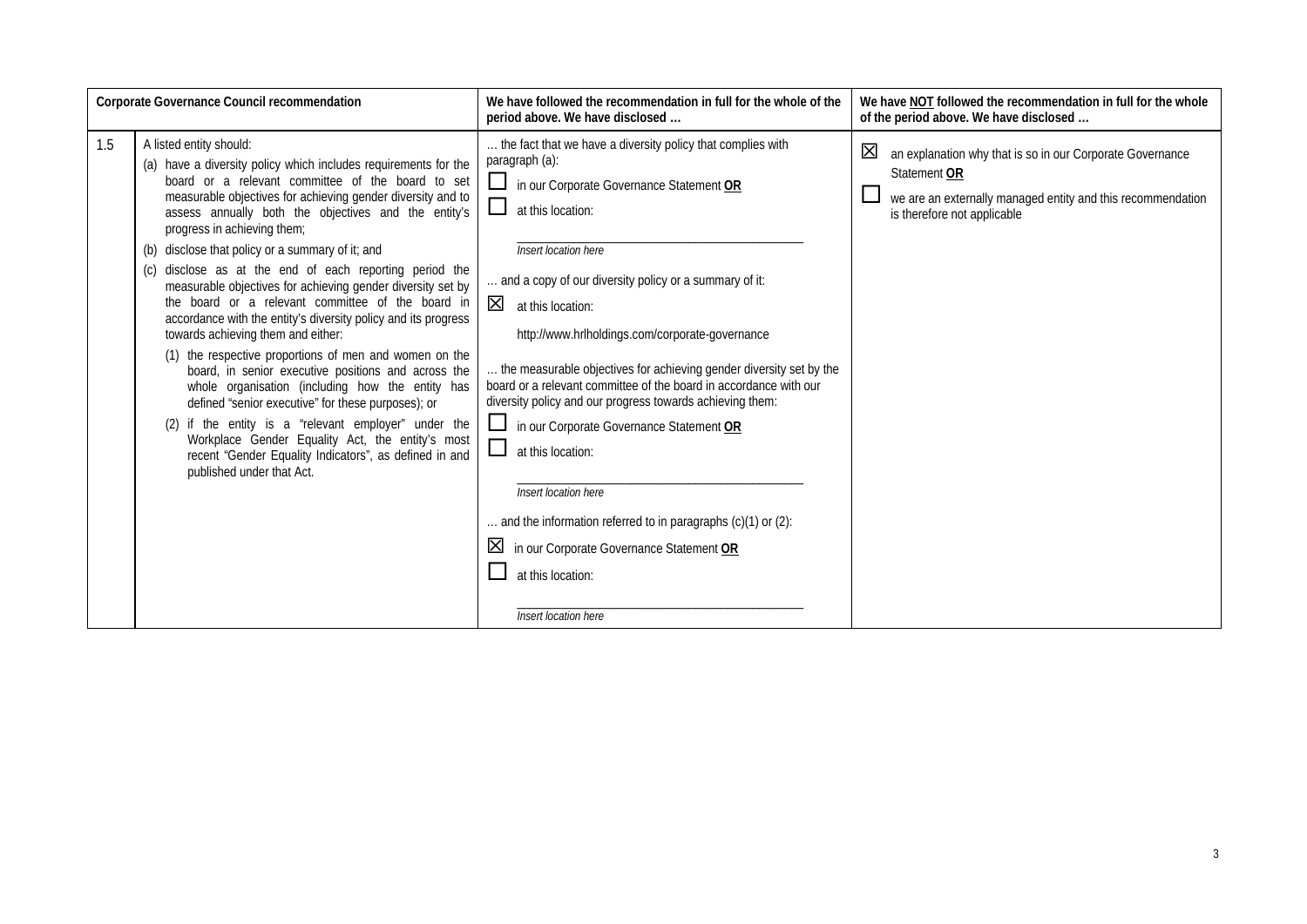| Corporate Governance Council recommendation |                                                                                                                                                                                                                                                                                                                                               | We have followed the recommendation in full for the whole of the<br>period above. We have disclosed                                                                                                                                                                                                        | We have NOT followed the recommendation in full for the whole<br>of the period above. We have disclosed                                                                      |
|---------------------------------------------|-----------------------------------------------------------------------------------------------------------------------------------------------------------------------------------------------------------------------------------------------------------------------------------------------------------------------------------------------|------------------------------------------------------------------------------------------------------------------------------------------------------------------------------------------------------------------------------------------------------------------------------------------------------------|------------------------------------------------------------------------------------------------------------------------------------------------------------------------------|
| 1.6                                         | A listed entity should:<br>(a) have and disclose a process for periodically evaluating the<br>performance of the board, its committees and individual<br>directors: and<br>(b) disclose, in relation to each reporting period, whether a<br>performance evaluation was undertaken in the reporting<br>period in accordance with that process. | the evaluation process referred to in paragraph (a):<br>ப<br>in our Corporate Governance Statement OR<br>$\Box$<br>at this location:<br>Insert location here<br>and the information referred to in paragraph (b):<br>in our Corporate Governance Statement OR<br>at this location:<br>Insert location here | 区<br>an explanation why that is so in our Corporate Governance<br>Statement OR<br>we are an externally managed entity and this recommendation<br>is therefore not applicable |
| 1.7                                         | A listed entity should:<br>(a) have and disclose a process for periodically evaluating the<br>performance of its senior executives; and<br>(b) disclose, in relation to each reporting period, whether a<br>performance evaluation was undertaken in the reporting<br>period in accordance with that process.                                 | the evaluation process referred to in paragraph (a):<br>⊠<br>in our Corporate Governance Statement OR<br>at this location:<br>Insert location here<br>and the information referred to in paragraph (b):<br>in our Corporate Governance Statement OR<br>at this location:<br>Insert location here           | 区<br>an explanation why that is so in our Corporate Governance<br>Statement OR<br>we are an externally managed entity and this recommendation<br>is therefore not applicable |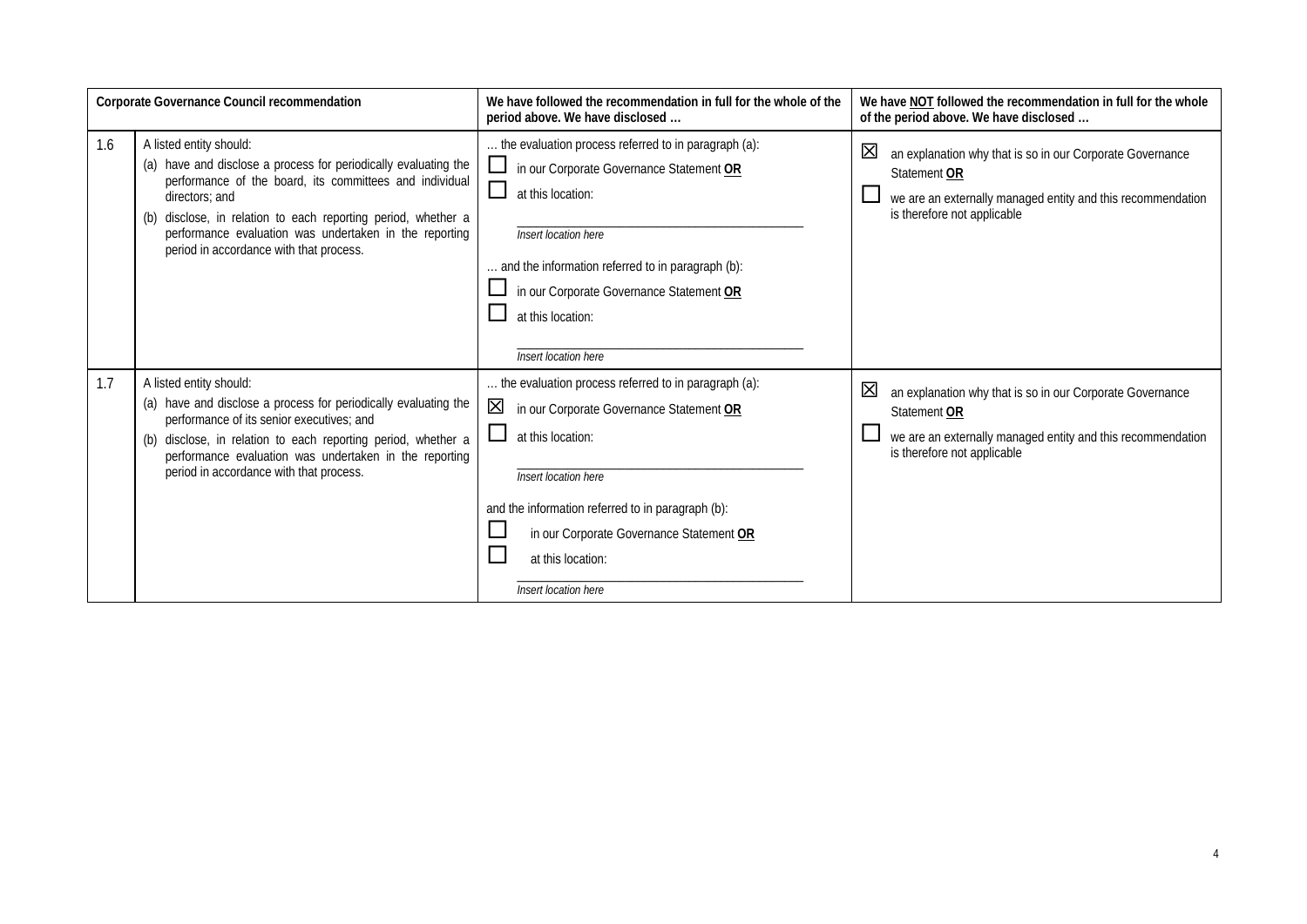| Corporate Governance Council recommendation |                                                                                                                                                                                                                                                                                                                                                                                                                                                                                                                                                                                                                                                                                                                                                                                                                                                                        | We have followed the recommendation in full for the whole of the<br>period above. We have disclosed                                                                                                                                                                                                                                                                                                                                                                                                                                                                                                                                                                                                                                                                                                                                                                                                                                                                  | We have NOT followed the recommendation in full for the whole<br>of the period above. We have disclosed                                                                      |
|---------------------------------------------|------------------------------------------------------------------------------------------------------------------------------------------------------------------------------------------------------------------------------------------------------------------------------------------------------------------------------------------------------------------------------------------------------------------------------------------------------------------------------------------------------------------------------------------------------------------------------------------------------------------------------------------------------------------------------------------------------------------------------------------------------------------------------------------------------------------------------------------------------------------------|----------------------------------------------------------------------------------------------------------------------------------------------------------------------------------------------------------------------------------------------------------------------------------------------------------------------------------------------------------------------------------------------------------------------------------------------------------------------------------------------------------------------------------------------------------------------------------------------------------------------------------------------------------------------------------------------------------------------------------------------------------------------------------------------------------------------------------------------------------------------------------------------------------------------------------------------------------------------|------------------------------------------------------------------------------------------------------------------------------------------------------------------------------|
|                                             | PRINCIPLE 2 - STRUCTURE THE BOARD TO ADD VALUE                                                                                                                                                                                                                                                                                                                                                                                                                                                                                                                                                                                                                                                                                                                                                                                                                         |                                                                                                                                                                                                                                                                                                                                                                                                                                                                                                                                                                                                                                                                                                                                                                                                                                                                                                                                                                      |                                                                                                                                                                              |
| 2.1                                         | The board of a listed entity should:<br>(a) have a nomination committee which:<br>(1) has at least three members, a majority of whom are<br>independent directors; and<br>(2) is chaired by an independent director,<br>and disclose:<br>the charter of the committee;<br>(3)<br>the members of the committee; and<br>(4)<br>as at the end of each reporting period, the number of<br>(5)<br>times the committee met throughout the period and the<br>individual attendances of the members at those<br>meetings; OR<br>(b) if it does not have a nomination committee, disclose that<br>fact and the processes it employs to address board<br>succession issues and to ensure that the board has the<br>appropriate balance of skills, knowledge, experience,<br>independence and diversity to enable it to discharge its<br>duties and responsibilities effectively. | [If the entity complies with paragraph (a):]<br>the fact that we have a nomination committee that complies with<br>paragraphs (1) and (2):<br>in our Corporate Governance Statement OR<br>at this location:<br>Insert location here<br>and a copy of the charter of the committee:<br>⊔.<br>at this location:<br>Insert location here<br>and the information referred to in paragraphs (4) and (5):<br>in our Corporate Governance Statement OR<br>at this location:<br>Insert location here<br>[If the entity complies with paragraph (b):]<br>the fact that we do not have a nomination committee and the<br>processes we employ to address board succession issues and to<br>ensure that the board has the appropriate balance of skills,<br>knowledge, experience, independence and diversity to enable it to<br>discharge its duties and responsibilities effectively:<br>in our Corporate Governance Statement OR<br>at this location:<br>Insert location here | 区<br>an explanation why that is so in our Corporate Governance<br>Statement OR<br>we are an externally managed entity and this recommendation<br>is therefore not applicable |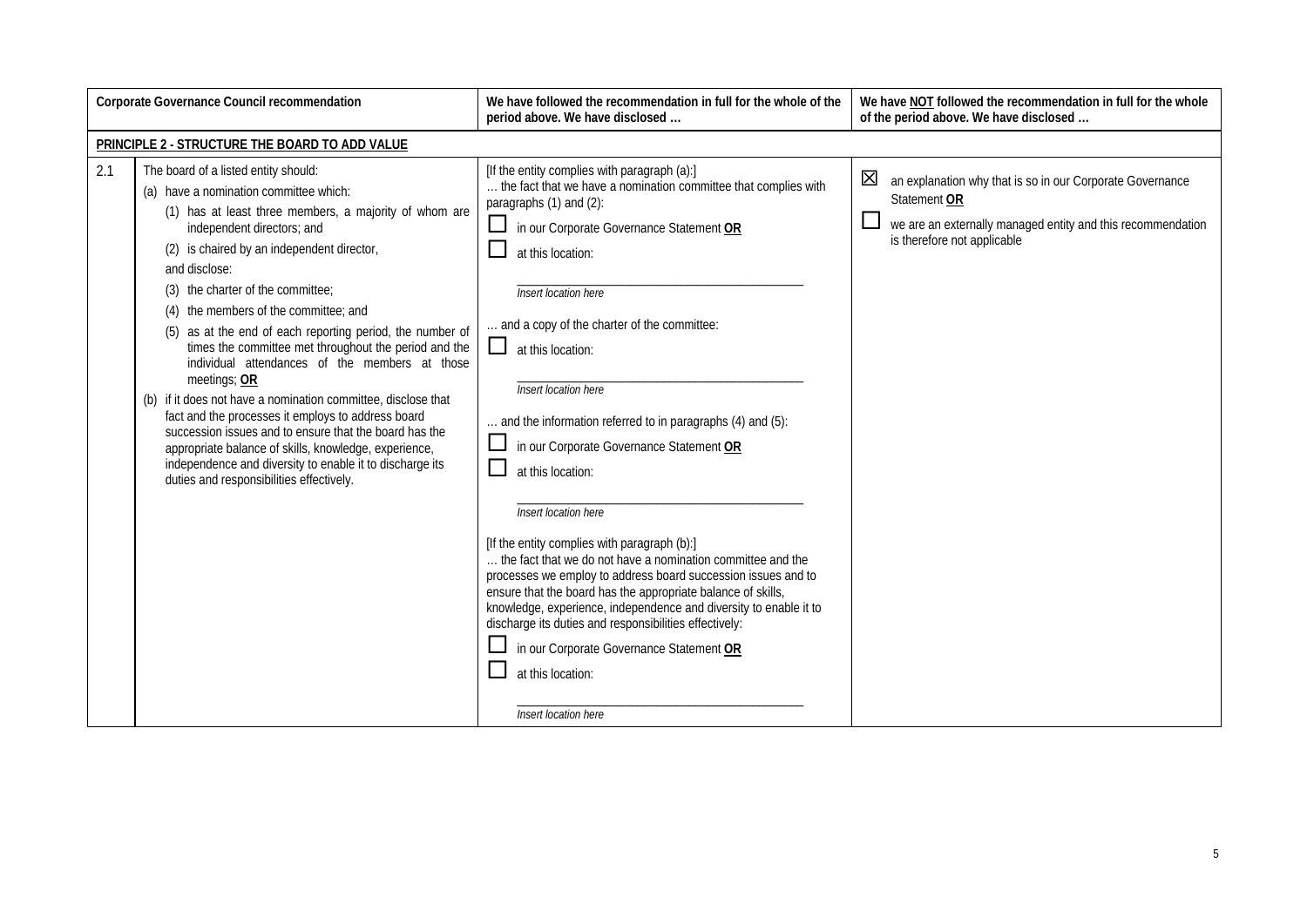| Corporate Governance Council recommendation |                                                                                                                                                                                                                                                                                                                                                                                                                                                                                                                                               | We have followed the recommendation in full for the whole of the<br>period above. We have disclosed                                                                                                                                                                                                                                                                                                                                                                                                         | We have NOT followed the recommendation in full for the whole<br>of the period above. We have disclosed                                                                      |
|---------------------------------------------|-----------------------------------------------------------------------------------------------------------------------------------------------------------------------------------------------------------------------------------------------------------------------------------------------------------------------------------------------------------------------------------------------------------------------------------------------------------------------------------------------------------------------------------------------|-------------------------------------------------------------------------------------------------------------------------------------------------------------------------------------------------------------------------------------------------------------------------------------------------------------------------------------------------------------------------------------------------------------------------------------------------------------------------------------------------------------|------------------------------------------------------------------------------------------------------------------------------------------------------------------------------|
| 2.2                                         | A listed entity should have and disclose a board skills matrix<br>setting out the mix of skills and diversity that the board currently<br>has or is looking to achieve in its membership.                                                                                                                                                                                                                                                                                                                                                     | our board skills matrix:<br>⊔<br>in our Corporate Governance Statement OR<br>at this location:<br>Insert location here                                                                                                                                                                                                                                                                                                                                                                                      | 区<br>an explanation why that is so in our Corporate Governance<br>Statement OR<br>we are an externally managed entity and this recommendation<br>is therefore not applicable |
| 2.3                                         | A listed entity should disclose:<br>(a) the names of the directors considered by the board to be<br>independent directors;<br>(b) if a director has an interest, position, association or<br>relationship of the type described in Box 2.3 but the board<br>is of the opinion that it does not compromise the<br>independence of the director, the nature of the interest,<br>position, association or relationship in question and an<br>explanation of why the board is of that opinion; and<br>(c) the length of service of each director. | the names of the directors considered by the board to be<br>independent directors:<br>$\boxtimes$<br>in our Corporate Governance Statement OR<br>$\sqcup$<br>at this location:<br>Insert location here<br>where applicable, the information referred to in paragraph (b):<br>in our Corporate Governance Statement OR<br>at this location:<br>Insert location here<br>the length of service of each director:<br>in our Corporate Governance Statement OR<br>⊠<br>at this location:<br>Insert location here | an explanation why that is so in our Corporate Governance<br>Statement                                                                                                       |
| 2.4                                         | A majority of the board of a listed entity should be independent<br>directors.                                                                                                                                                                                                                                                                                                                                                                                                                                                                | the fact that we follow this recommendation:<br>in our Corporate Governance Statement OR<br>at this location:<br>Insert location here                                                                                                                                                                                                                                                                                                                                                                       | 区<br>an explanation why that is so in our Corporate Governance<br>Statement OR<br>we are an externally managed entity and this recommendation<br>is therefore not applicable |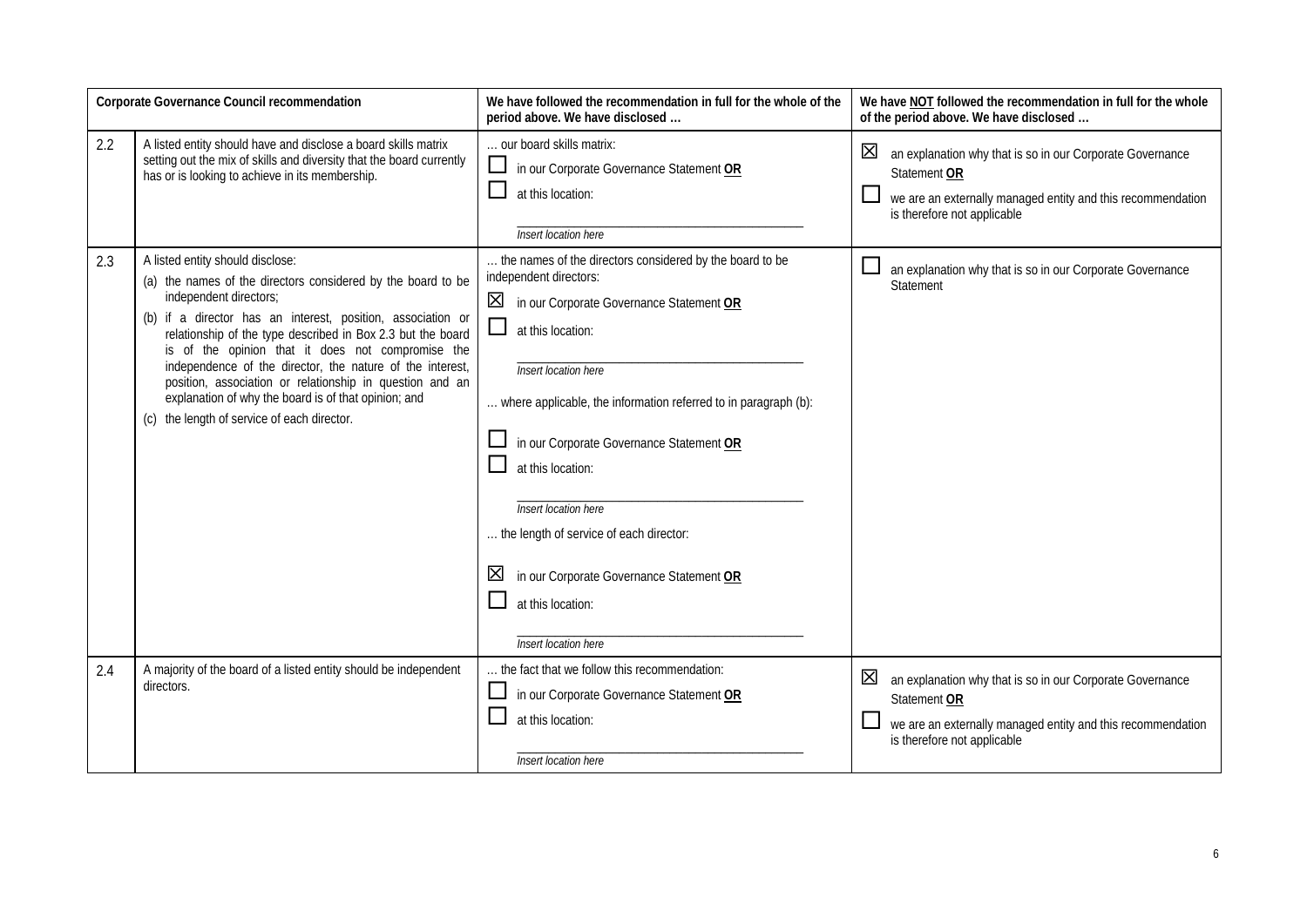| Corporate Governance Council recommendation |                                                                                                                                                                                                                                                                                                                                                                                                                                                                                                                                                                                                                          | We have followed the recommendation in full for the whole of the<br>period above. We have disclosed                                                                                                                                                                                                                                                                                                 | We have NOT followed the recommendation in full for the whole<br>of the period above. We have disclosed                                                                                |
|---------------------------------------------|--------------------------------------------------------------------------------------------------------------------------------------------------------------------------------------------------------------------------------------------------------------------------------------------------------------------------------------------------------------------------------------------------------------------------------------------------------------------------------------------------------------------------------------------------------------------------------------------------------------------------|-----------------------------------------------------------------------------------------------------------------------------------------------------------------------------------------------------------------------------------------------------------------------------------------------------------------------------------------------------------------------------------------------------|----------------------------------------------------------------------------------------------------------------------------------------------------------------------------------------|
| 2.5                                         | The chair of the board of a listed entity should be an<br>independent director and, in particular, should not be the same<br>person as the CEO of the entity.                                                                                                                                                                                                                                                                                                                                                                                                                                                            | the fact that we follow this recommendation:<br>in our Corporate Governance Statement OR<br>at this location:<br>Insert location here                                                                                                                                                                                                                                                               | $\boxtimes$<br>an explanation why that is so in our Corporate Governance<br>Statement OR<br>we are an externally managed entity and this recommendation<br>is therefore not applicable |
| 2.6                                         | A listed entity should have a program for inducting new directors<br>and provide appropriate professional development opportunities<br>for directors to develop and maintain the skills and knowledge<br>needed to perform their role as directors effectively.                                                                                                                                                                                                                                                                                                                                                          | the fact that we follow this recommendation:<br>区<br>in our Corporate Governance Statement OR<br>ப<br>at this location:<br>Insert location here                                                                                                                                                                                                                                                     | an explanation why that is so in our Corporate Governance<br>Statement OR<br>we are an externally managed entity and this recommendation<br>is therefore not applicable                |
|                                             | PRINCIPLE 3 - ACT ETHICALLY AND RESPONSIBLY                                                                                                                                                                                                                                                                                                                                                                                                                                                                                                                                                                              |                                                                                                                                                                                                                                                                                                                                                                                                     |                                                                                                                                                                                        |
| 3.1                                         | A listed entity should:<br>(a) have a code of conduct for its directors, senior executives<br>and employees; and<br>(b) disclose that code or a summary of it.                                                                                                                                                                                                                                                                                                                                                                                                                                                           | our code of conduct or a summary of it:<br>区<br>in our Corporate Governance Statement OR<br>at this location:<br>Insert location here                                                                                                                                                                                                                                                               | an explanation why that is so in our Corporate Governance<br>Statement                                                                                                                 |
|                                             | PRINCIPLE 4 - SAFEGUARD INTEGRITY IN CORPORATE REPORTING                                                                                                                                                                                                                                                                                                                                                                                                                                                                                                                                                                 |                                                                                                                                                                                                                                                                                                                                                                                                     |                                                                                                                                                                                        |
| 4.1                                         | The board of a listed entity should:<br>(a) have an audit committee which:<br>(1) has at least three members, all of whom are non-<br>executive directors and a majority of whom are<br>independent directors; and<br>(2) is chaired by an independent director, who is not the<br>chair of the board,<br>and disclose:<br>(3) the charter of the committee;<br>(4) the relevant qualifications and experience of the<br>members of the committee; and<br>in relation to each reporting period, the number of times<br>the committee met throughout the period and the<br>individual attendances of the members at those | [If the entity complies with paragraph (a):]<br>the fact that we have an audit committee that complies with<br>paragraphs (1) and (2):<br>in our Corporate Governance Statement OR<br>ப<br>at this location:<br>Insert location here<br>and a copy of the charter of the committee:<br>□<br>at this location:<br>Insert location here<br>and the information referred to in paragraphs (4) and (5): | 区<br>an explanation why that is so in our Corporate Governance<br>Statement                                                                                                            |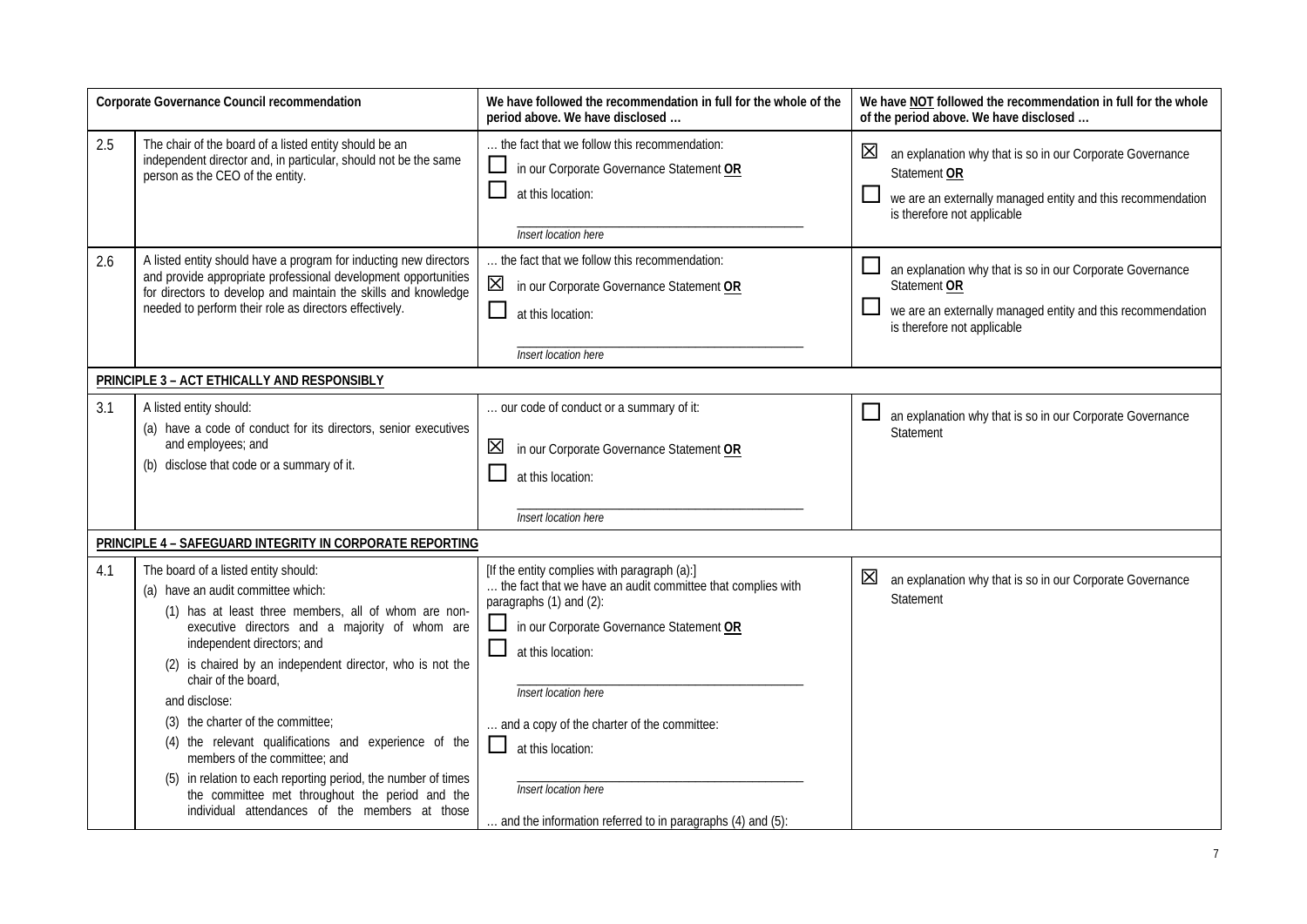| Corporate Governance Council recommendation |                                                                                                                                                                                                                                                                                                                                                                                                                                                                                                                                                                                                     | We have followed the recommendation in full for the whole of the<br>period above. We have disclosed                                                                                                                                                                                                                                                                                                                                                                                                                                           | We have NOT followed the recommendation in full for the whole<br>of the period above. We have disclosed                                                                                                                 |
|---------------------------------------------|-----------------------------------------------------------------------------------------------------------------------------------------------------------------------------------------------------------------------------------------------------------------------------------------------------------------------------------------------------------------------------------------------------------------------------------------------------------------------------------------------------------------------------------------------------------------------------------------------------|-----------------------------------------------------------------------------------------------------------------------------------------------------------------------------------------------------------------------------------------------------------------------------------------------------------------------------------------------------------------------------------------------------------------------------------------------------------------------------------------------------------------------------------------------|-------------------------------------------------------------------------------------------------------------------------------------------------------------------------------------------------------------------------|
|                                             | meetings; OR<br>(b) if it does not have an audit committee, disclose that fact and<br>the processes it employs that independently verify and<br>safeguard the integrity of its corporate reporting, including<br>the processes for the appointment and removal of the<br>external auditor and the rotation of the audit engagement<br>partner.                                                                                                                                                                                                                                                      | in our Corporate Governance Statement OR<br>at this location:<br>Insert location here<br>[If the entity complies with paragraph (b):]<br>the fact that we do not have an audit committee and the processes<br>we employ that independently verify and safeguard the integrity of our<br>corporate reporting, including the processes for the appointment and<br>removal of the external auditor and the rotation of the audit<br>engagement partner:<br>in our Corporate Governance Statement OR<br>at this location:<br>Insert location here |                                                                                                                                                                                                                         |
| 4.2                                         | The board of a listed entity should, before it approves the<br>entity's financial statements for a financial period, receive from<br>its CEO and CFO a declaration that, in their opinion, the<br>financial records of the entity have been properly maintained<br>and that the financial statements comply with the appropriate<br>accounting standards and give a true and fair view of the<br>financial position and performance of the entity and that the<br>opinion has been formed on the basis of a sound system of risk<br>management and internal control which is operating effectively. | the fact that we follow this recommendation:<br>⊠<br>in our Corporate Governance Statement OR<br>at this location:<br>Insert location here                                                                                                                                                                                                                                                                                                                                                                                                    | an explanation why that is so in our Corporate Governance<br>Statement                                                                                                                                                  |
| 4.3                                         | A listed entity that has an AGM should ensure that its external<br>auditor attends its AGM and is available to answer questions<br>from security holders relevant to the audit.                                                                                                                                                                                                                                                                                                                                                                                                                     | . the fact that we follow this recommendation:<br>in our Corporate Governance Statement OR<br>at this location:<br>Insert location here                                                                                                                                                                                                                                                                                                                                                                                                       | an explanation why that is so in our Corporate Governance<br>Statement OR<br>we are an externally managed entity that does not hold an<br>annual general meeting and this recommendation is therefore<br>not applicable |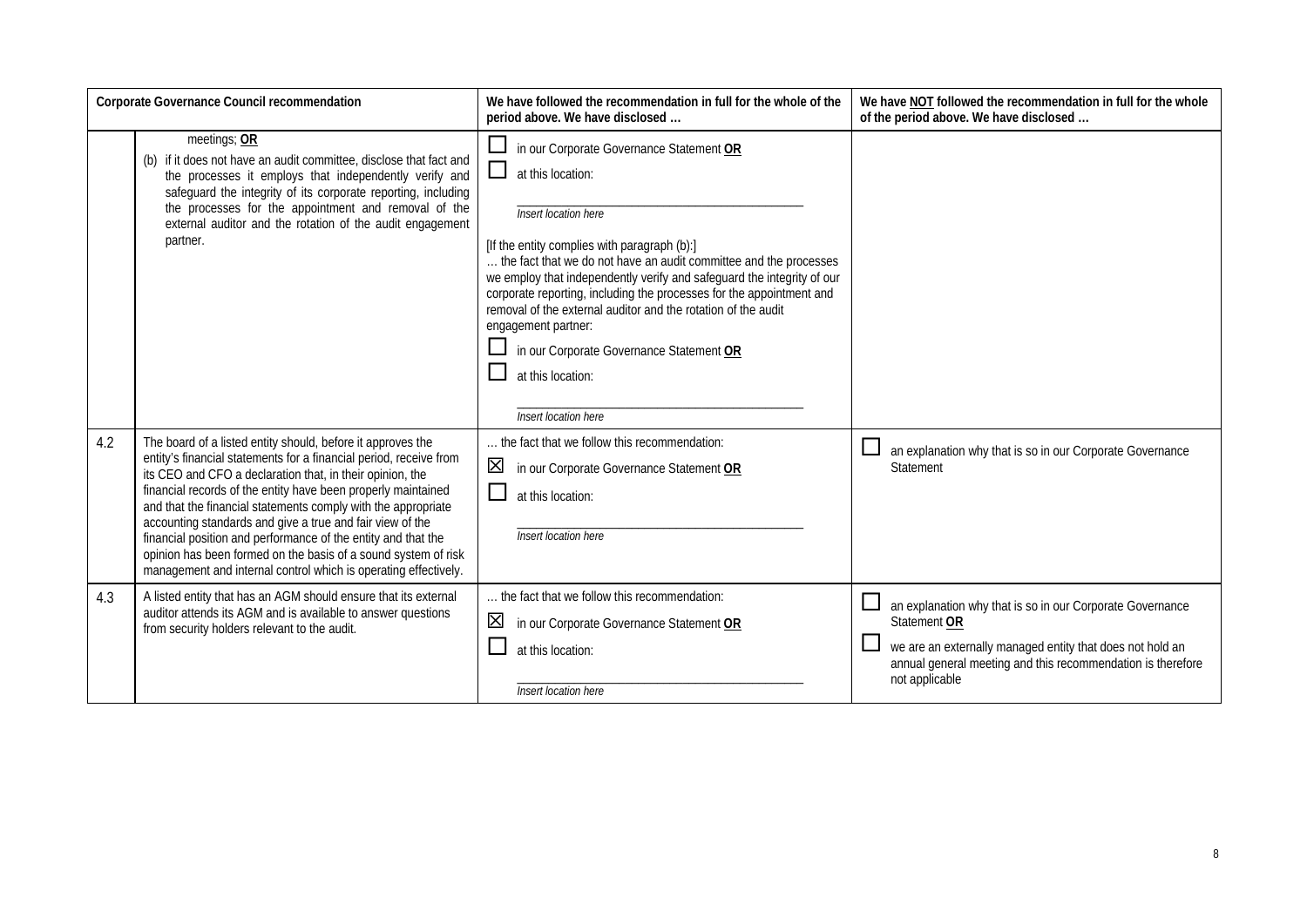| Corporate Governance Council recommendation |                                                                                                                                                                                               | We have followed the recommendation in full for the whole of the<br>period above. We have disclosed                                                                                                         | We have NOT followed the recommendation in full for the whole<br>of the period above. We have disclosed                                                                                                                                       |
|---------------------------------------------|-----------------------------------------------------------------------------------------------------------------------------------------------------------------------------------------------|-------------------------------------------------------------------------------------------------------------------------------------------------------------------------------------------------------------|-----------------------------------------------------------------------------------------------------------------------------------------------------------------------------------------------------------------------------------------------|
|                                             | PRINCIPLE 5 - MAKE TIMELY AND BALANCED DISCLOSURE                                                                                                                                             |                                                                                                                                                                                                             |                                                                                                                                                                                                                                               |
| 5.1                                         | A listed entity should:<br>(a) have a written policy for complying with its continuous<br>disclosure obligations under the Listing Rules; and<br>(b) disclose that policy or a summary of it. | our continuous disclosure compliance policy or a summary of it:<br>区<br>in our Corporate Governance Statement OR<br>at this location:<br><b>Insert location</b> here                                        | an explanation why that is so in our Corporate Governance<br>Statement                                                                                                                                                                        |
|                                             | PRINCIPLE 6 - RESPECT THE RIGHTS OF SECURITY HOLDERS                                                                                                                                          |                                                                                                                                                                                                             |                                                                                                                                                                                                                                               |
| 6.1                                         | A listed entity should provide information about itself and its<br>governance to investors via its website.                                                                                   | information about us and our governance on our website:<br>区<br>at this location:<br>http://www.hrlholdings.com/corporate-governance                                                                        | an explanation why that is so in our Corporate Governance<br>Statement                                                                                                                                                                        |
| 6.2                                         | A listed entity should design and implement an investor relations<br>program to facilitate effective two-way communication with<br>investors.                                                 | the fact that we follow this recommendation:<br>in our Corporate Governance Statement OR<br>at this location:<br>Insert location here                                                                       | 区<br>an explanation why that is so in our Corporate Governance<br>Statement                                                                                                                                                                   |
| 6.3                                         | A listed entity should disclose the policies and processes it has<br>in place to facilitate and encourage participation at meetings of<br>security holders.                                   | our policies and processes for facilitating and encouraging<br>participation at meetings of security holders:<br>区<br>in our Corporate Governance Statement OR<br>at this location:<br>Insert location here | $\Box$<br>an explanation why that is so in our Corporate Governance<br>Statement OR<br>we are an externally managed entity that does not hold periodic<br>meetings of security holders and this recommendation is<br>therefore not applicable |
| 6.4                                         | A listed entity should give security holders the option to receive<br>communications from, and send communications to, the entity<br>and its security registry electronically.                | the fact that we follow this recommendation:<br>区<br>in our Corporate Governance Statement OR<br>at this location:<br>Insert location here                                                                  | an explanation why that is so in our Corporate Governance<br>Statement                                                                                                                                                                        |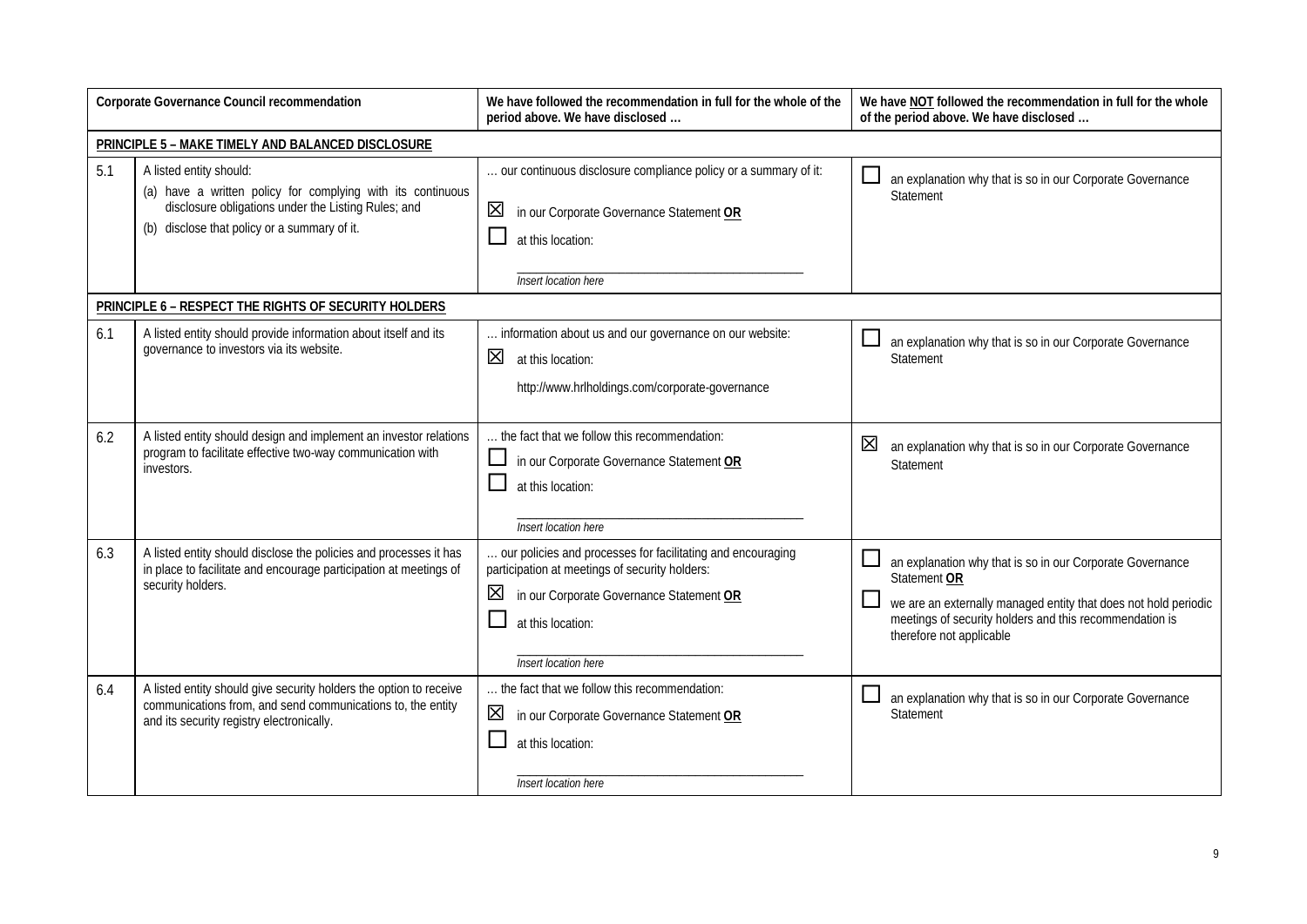| <b>Corporate Governance Council recommendation</b> |                                                                                                                                                                                                                                                                                                                                                                                                                                                                                                                                                                                                                                                                                                                                                 | We have followed the recommendation in full for the whole of the<br>period above. We have disclosed                                                                                                                                                                                                                                                                                                                                                                                                                                                                                                                                                                                                                                                                                                                     | We have NOT followed the recommendation in full for the whole<br>of the period above. We have disclosed |
|----------------------------------------------------|-------------------------------------------------------------------------------------------------------------------------------------------------------------------------------------------------------------------------------------------------------------------------------------------------------------------------------------------------------------------------------------------------------------------------------------------------------------------------------------------------------------------------------------------------------------------------------------------------------------------------------------------------------------------------------------------------------------------------------------------------|-------------------------------------------------------------------------------------------------------------------------------------------------------------------------------------------------------------------------------------------------------------------------------------------------------------------------------------------------------------------------------------------------------------------------------------------------------------------------------------------------------------------------------------------------------------------------------------------------------------------------------------------------------------------------------------------------------------------------------------------------------------------------------------------------------------------------|---------------------------------------------------------------------------------------------------------|
|                                                    | PRINCIPLE 7 - RECOGNISE AND MANAGE RISK                                                                                                                                                                                                                                                                                                                                                                                                                                                                                                                                                                                                                                                                                                         |                                                                                                                                                                                                                                                                                                                                                                                                                                                                                                                                                                                                                                                                                                                                                                                                                         |                                                                                                         |
| 7.1                                                | The board of a listed entity should:<br>(a) have a committee or committees to oversee risk, each of<br>which:<br>(1) has at least three members, a majority of whom are<br>independent directors; and<br>(2) is chaired by an independent director,<br>and disclose:<br>(3) the charter of the committee;<br>(4) the members of the committee; and<br>as at the end of each reporting period, the number of<br>(5)<br>times the committee met throughout the period and the<br>individual attendances of the members at those<br>meetings; OR<br>(b) if it does not have a risk committee or committees that<br>satisfy (a) above, disclose that fact and the processes it<br>employs for overseeing the entity's risk management<br>framework. | [If the entity complies with paragraph (a):]<br>the fact that we have a committee or committees to oversee risk<br>that comply with paragraphs (1) and (2):<br>in our Corporate Governance Statement OR<br>at this location:<br>Insert location here<br>and a copy of the charter of the committee:<br>ப<br>at this location:<br>Insert location here<br>and the information referred to in paragraphs (4) and (5):<br>in our Corporate Governance Statement OR<br>at this location:<br>Insert location here<br>[If the entity complies with paragraph (b):]<br>. the fact that we do not have a risk committee or committees that<br>satisfy (a) and the processes we employ for overseeing our risk<br>management framework:<br>in our Corporate Governance Statement OR<br>at this location:<br>Insert location here | 区<br>an explanation why that is so in our Corporate Governance<br>Statement                             |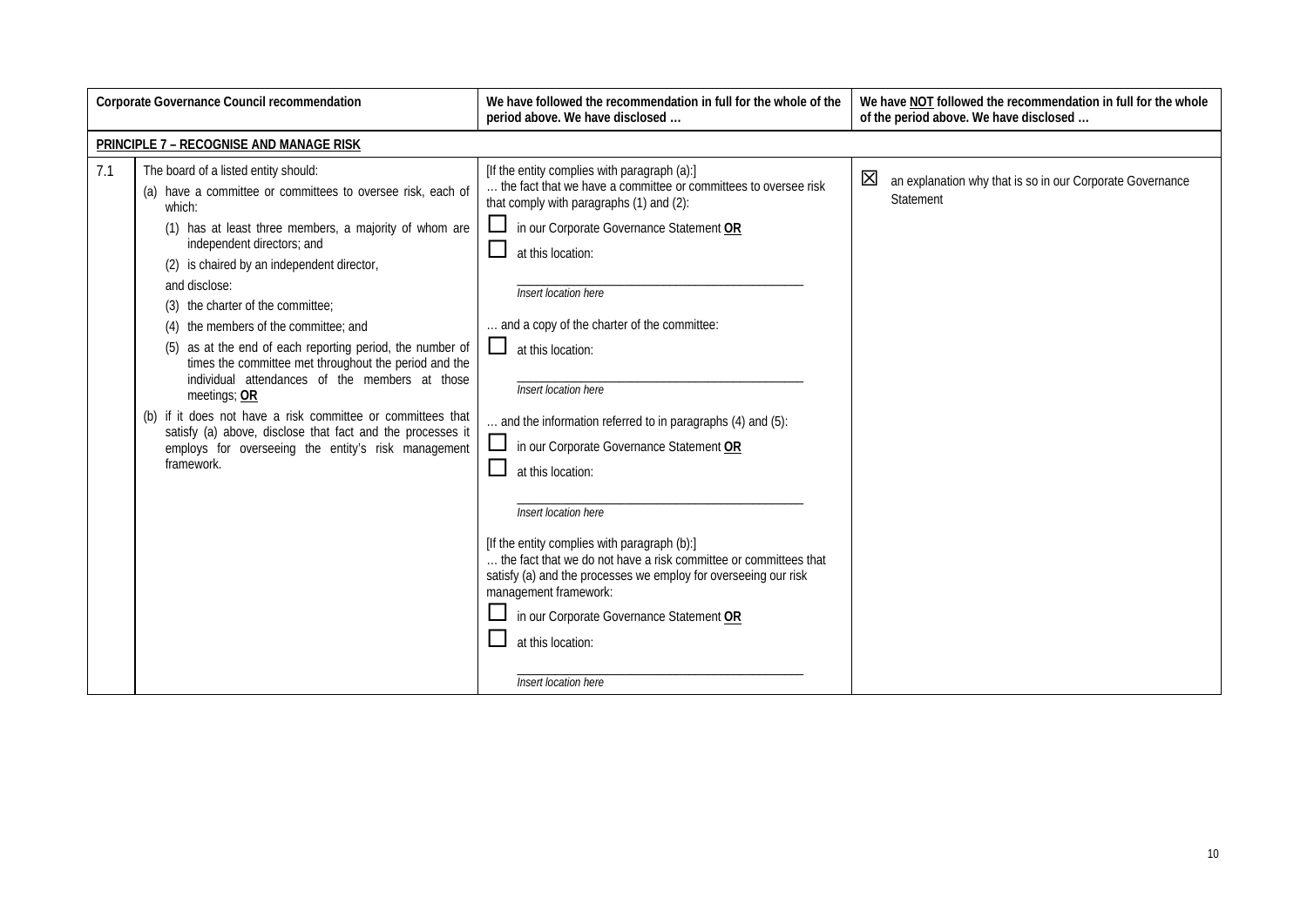| Corporate Governance Council recommendation |                                                                                                                                                                                                                                                                                                                                                                        | We have followed the recommendation in full for the whole of the<br>period above. We have disclosed                                                                                                                                                                                                                                                                                                                                                                                                                                                                                                | We have NOT followed the recommendation in full for the whole<br>of the period above. We have disclosed |
|---------------------------------------------|------------------------------------------------------------------------------------------------------------------------------------------------------------------------------------------------------------------------------------------------------------------------------------------------------------------------------------------------------------------------|----------------------------------------------------------------------------------------------------------------------------------------------------------------------------------------------------------------------------------------------------------------------------------------------------------------------------------------------------------------------------------------------------------------------------------------------------------------------------------------------------------------------------------------------------------------------------------------------------|---------------------------------------------------------------------------------------------------------|
| 7.2                                         | The board or a committee of the board should:<br>(a) review the entity's risk management framework at least<br>annually to satisfy itself that it continues to be sound; and<br>(b) disclose, in relation to each reporting period, whether such<br>a review has taken place.                                                                                          | the fact that board or a committee of the board reviews the entity's<br>risk management framework at least annually to satisfy itself that it<br>continues to be sound:<br>$\boxtimes$ in our Corporate Governance Statement OR<br>$\Box$ at this location<br>and that such a review has taken place in the reporting period<br>covered by this Appendix 4G:<br>$\boxtimes$ in our Corporate Governance Statement OR<br>$\Box$ at this location                                                                                                                                                    | an explanation why that is so in our Corporate Governance<br><b>Statement</b>                           |
| 7.3                                         | A listed entity should disclose:<br>(a) if it has an internal audit function, how the function is<br>structured and what role it performs; OR<br>(b) if it does not have an internal audit function, that fact and<br>the processes it employs for evaluating and continually<br>improving the effectiveness of its risk management and<br>internal control processes. | [If the entity complies with paragraph (a):]<br>how our internal audit function is structured and what role it<br>performs:<br>in our Corporate Governance Statement OR<br>ப<br>$\Box$<br>at this location:<br>Insert location here<br>[If the entity complies with paragraph (b):]<br>the fact that we do not have an internal audit function and the<br>processes we employ for evaluating and continually improving the<br>effectiveness of our risk management and internal control processes:<br>in our Corporate Governance Statement OR<br>at this location:<br><b>Insert location here</b> | $\boxtimes$<br>an explanation why that is so in our Corporate Governance<br>Statement                   |
| 7.4                                         | A listed entity should disclose whether it has any material<br>exposure to economic, environmental and social sustainability<br>risks and, if it does, how it manages or intends to manage those<br>risks.                                                                                                                                                             | whether we have any material exposure to economic,<br>environmental and social sustainability risks and, if we do, how we<br>manage or intend to manage those risks:<br>in our Corporate Governance Statement OR<br>⊠<br>at this location:<br>Insert location here                                                                                                                                                                                                                                                                                                                                 | an explanation why that is so in our Corporate Governance<br>Statement                                  |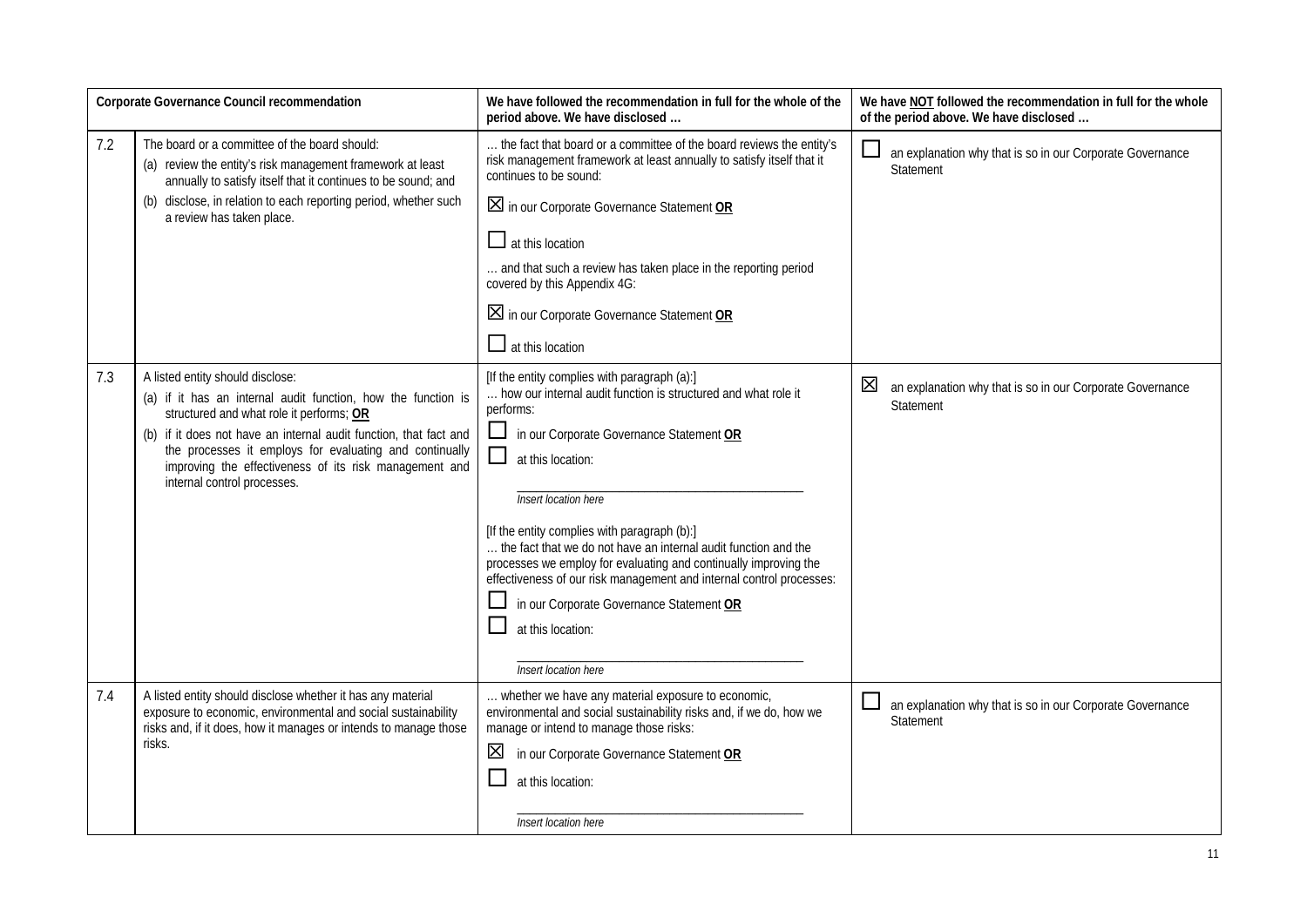| <b>Corporate Governance Council recommendation</b> |                                                                                                                                                                                                                                                                                                                                                                                                                                                                                                                                                                                                                                                                                                                                                                                                         | We have followed the recommendation in full for the whole of the<br>period above. We have disclosed                                                                                                                                                                                                                                                                                                                                                                                                                                                                                                                                                                                                                                                                                                                                                                                                           | We have NOT followed the recommendation in full for the whole<br>of the period above. We have disclosed                                                                                |
|----------------------------------------------------|---------------------------------------------------------------------------------------------------------------------------------------------------------------------------------------------------------------------------------------------------------------------------------------------------------------------------------------------------------------------------------------------------------------------------------------------------------------------------------------------------------------------------------------------------------------------------------------------------------------------------------------------------------------------------------------------------------------------------------------------------------------------------------------------------------|---------------------------------------------------------------------------------------------------------------------------------------------------------------------------------------------------------------------------------------------------------------------------------------------------------------------------------------------------------------------------------------------------------------------------------------------------------------------------------------------------------------------------------------------------------------------------------------------------------------------------------------------------------------------------------------------------------------------------------------------------------------------------------------------------------------------------------------------------------------------------------------------------------------|----------------------------------------------------------------------------------------------------------------------------------------------------------------------------------------|
|                                                    | PRINCIPLE 8 - REMUNERATE FAIRLY AND RESPONSIBLY                                                                                                                                                                                                                                                                                                                                                                                                                                                                                                                                                                                                                                                                                                                                                         |                                                                                                                                                                                                                                                                                                                                                                                                                                                                                                                                                                                                                                                                                                                                                                                                                                                                                                               |                                                                                                                                                                                        |
| 8.1                                                | The board of a listed entity should:<br>(a) have a remuneration committee which:<br>(1) has at least three members, a majority of whom are<br>independent directors; and<br>(2) is chaired by an independent director,<br>and disclose:<br>the charter of the committee;<br>(3)<br>the members of the committee; and<br>(4)<br>as at the end of each reporting period, the number of<br>(5)<br>times the committee met throughout the period and the<br>individual attendances of the members at those<br>meetings; OR<br>(b) if it does not have a remuneration committee, disclose that<br>fact and the processes it employs for setting the level and<br>composition of remuneration for directors and senior<br>executives and ensuring that such remuneration is<br>appropriate and not excessive. | [If the entity complies with paragraph (a):]<br>the fact that we have a remuneration committee that complies with<br>paragraphs (1) and (2):<br>in our Corporate Governance Statement OR<br>at this location:<br>Insert location here<br>and a copy of the charter of the committee:<br>ப<br>at this location:<br>Insert location here<br>$\ldots$ and the information referred to in paragraphs (4) and (5):<br>in our Corporate Governance Statement OR<br>at this location:<br>Insert location here<br>[If the entity complies with paragraph (b):]<br>the fact that we do not have a remuneration committee and the<br>processes we employ for setting the level and composition of<br>remuneration for directors and senior executives and ensuring that<br>such remuneration is appropriate and not excessive:<br>in our Corporate Governance Statement OR<br>at this location:<br>Insert location here | $\boxtimes$<br>an explanation why that is so in our Corporate Governance<br>Statement OR<br>we are an externally managed entity and this recommendation<br>is therefore not applicable |